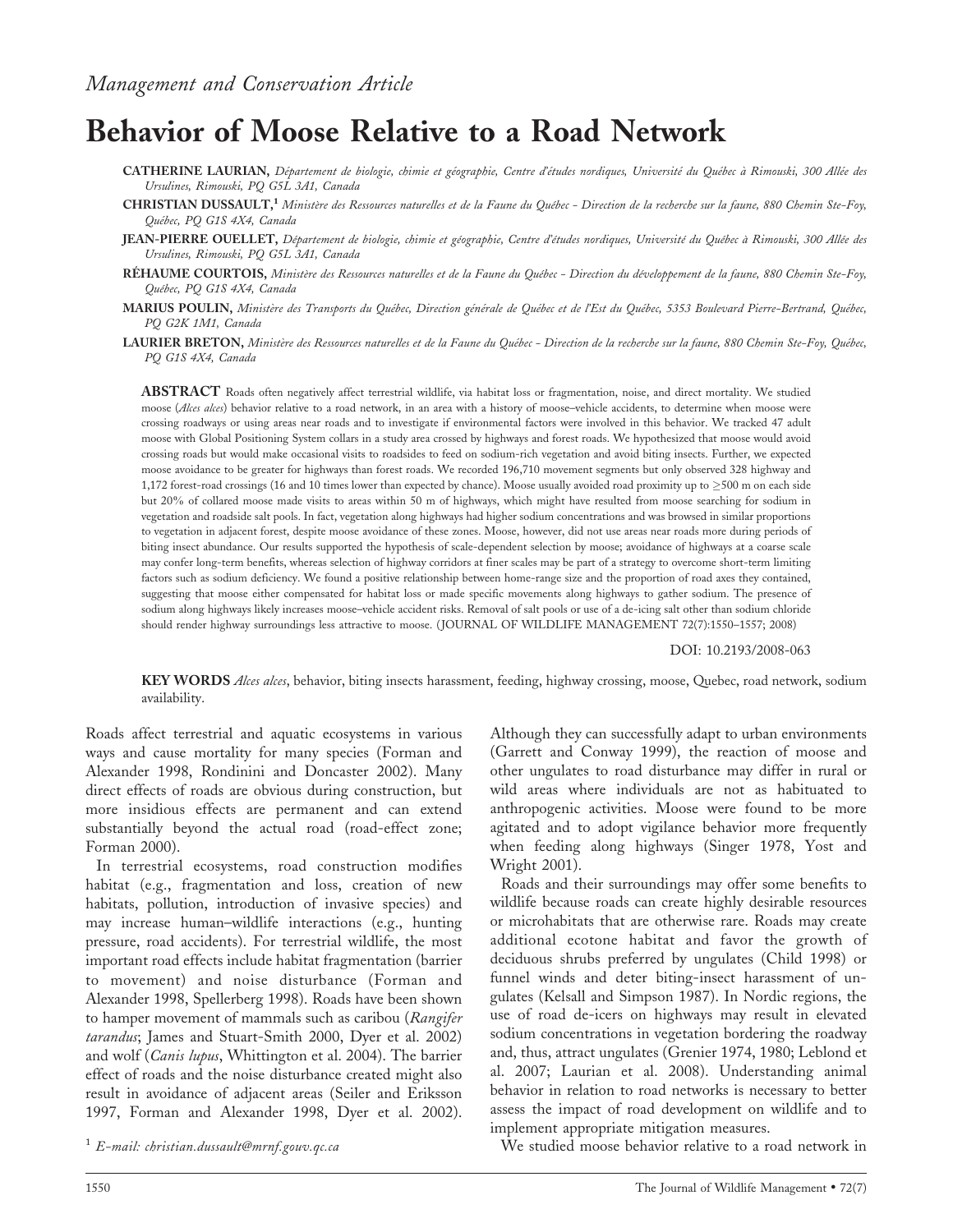an area with a history of moose–vehicle accident problems (60 to 70 accidents/yr during the past decade; Dussault et al. 2006). Specifically, we wanted to determine when moose were crossing roadways or visiting their environs and investigate if environmental factors were involved in this behavior. To better understand the effect of disturbance on moose behavior, we considered both highways (paved surface, high vehicle speed and traffic level) and forest roads (unpaved, medium or low vehicle speed, low traffic level). We hypothesized that moose would avoid crossing roads but that they would make occasional visits along highways during spring and summer to feed on sodium-rich vegetation and to avoid biting insects. We predicted 1) moose would avoid crossing roads and using areas near roadways, 2) avoidance would be more pronounced for highways than forest roads, and greater during day than night, due to increased disturbance, and 3) avoidance would be lower during periods of biting insect abundance. Despite the general avoidance of roads, we expected moose to eat a higher proportion of available vegetation along highways compared to forest roads in spring and summer because of the higher sodium content of roadside vegetation. Finally, because we consider roads and their surroundings to be generally avoided by moose, leading to habitat loss (Seiler and Eriksson 1997), we also expected moose home-range size to increase proportionally with increasing roadway area.

## STUDY AREA

We conducted our study in the northern part of the Laurentides Wildlife Reserve, about 100 km north of Québec City, Québec, Canada. Two highways (175 and 169) and a well-developed forest-road network occurred in the study area (1,800  $\text{km}^2$ ; Fig. 1), totaling road densities of 0.06 km/km<sup>2</sup> for highways and 0.16 km/km<sup>2</sup> for forest roads. Highways were paved, with generally only one lane in each direction. In 2002, mean daily traffic was estimated to be 1,460 vehicles on highway 169 and 2,800 vehicles on highway 175. The highway speed limit was 90 km/hour.

The study area was situated within the Canadian Shield where soils were mostly composed of glacial deposits, undifferentiated tills that were thinner on mountaintops and thicker in valley bottoms. Forests in the study area were typical of the boreal region: coniferous stands with balsam fir (Abies balsamea) and black spruce (Picea mariana) dominated high plateaus, whereas low-lying areas and valleys were dominated by mixed and deciduous stands. Common deciduous trees included white birch (Betula papyrifera), trembling aspen (Populus tremuloides), yellow birch (B. alleghaniensis), and maples (Acer rubrum and A. saccharum). Topography was gently rolling with some 100-350-m-deep river valleys. Winters were usually harsh in the Laurentides Wildlife Reserve with among the highest snow precipitation in the world (total annual snowfall  $>550$  cm in some areas), rendering winter driving hazardous (Jolicoeur and Crête 1994). Each winter  $>100$  metric tons of de-icing salts/km of highway were typically used (Jolicoeur and Crête 1994). Mean maximal and minimal daily temperatures were, respectively,  $-9.0^{\circ}$  C and  $-21.7^{\circ}$  C in January and 9.5° C and 21.78 C in July (Environment Canada 2005).

Moose were the most abundant ungulate in the study area. Moose density was estimated at  $0.22$  moose/km<sup>2</sup> in the Laurentides Wildlife Reserve during the last aerial survey in winter 1994 (St-Onge et al. 1995) but was found to be higher in the northern part of the reserve where we conducted this study (average of approx.  $0.5$  moose/km<sup>2</sup> and up to 0.8 moose/ $km^2$ ), because of favorable habitat. Moose density has likely increased substantially since 1994 because of the implementation of more conservative hunting regulations (Lamontagne and Jean 1999). White-tailed deer (Odocoileus virginianus) were also present in the study area but density was low (no survey available).

### METHODS

To locate moose, we conducted an aerial survey over a 2-km strip on each side of the highway prior to capture. Because we were studying behavior of moose in relation to highways, we arbitrarily wanted 65% of captured moose to be within the 2-km strip to obtain a sufficient sample of individuals likely to come into contact with highways. We captured some moose  $>2$  km from highways to provide a sample of moose potentially less impacted by highways. We conducted captures following methods approved by the Animal Welfare Committee of Faune Québec (certificate no. 03-00-01). We captured an initial sample of 30 adult moose ( $>2.5$  yr; 22 F and 8 M) in January–February 2003. In January–March 2004, we recaptured 17 of these moose to download data and replace collar batteries. We also installed Global Positioning System (GPS) collars on 12 new adults (6 M and 6 F) to replace mortalities or defective collars. Similarly, during January–March 2005, we recaptured 18 moose (4 M and 14 F) and captured 13 new adults (6 M and 7 F). We recaptured all individuals during January–April 2006 to recover collars. The recording capacity of the GPS collars we used enabled us to schedule one location every 2 hours. We estimated location error to be  $<$ 35 m 95% of the time (Dussault et al. 2001). We conducted  $\geq$ 3 telemetry flights each year to identify dead moose and defective collars.

We analyzed moose behavior relative to road axes by overlaying moose GPS locations on 1:20,000 digital maps of the study area, including road network, using ArcGIS 9.0. We only considered roads suitable for motor vehicles in the analyses because trails, restricted to access by foot, quad, or snowmobile, were less likely to disturb moose. We defined the study area as the minimum convex polygon (MCP; Mohr 1947) encompassing the locations of all moose monitored during the study. We used the MCP method to delineate moose annual home ranges. We selected the MCP method because a preliminary examination of the data indicated that visits near roads delimited the boundary of moose home ranges and that, in most cases, other homerange estimation methods excluded those locations. We calculated a different home range each year for individuals we followed  $>1$  year. We conducted preliminary analyses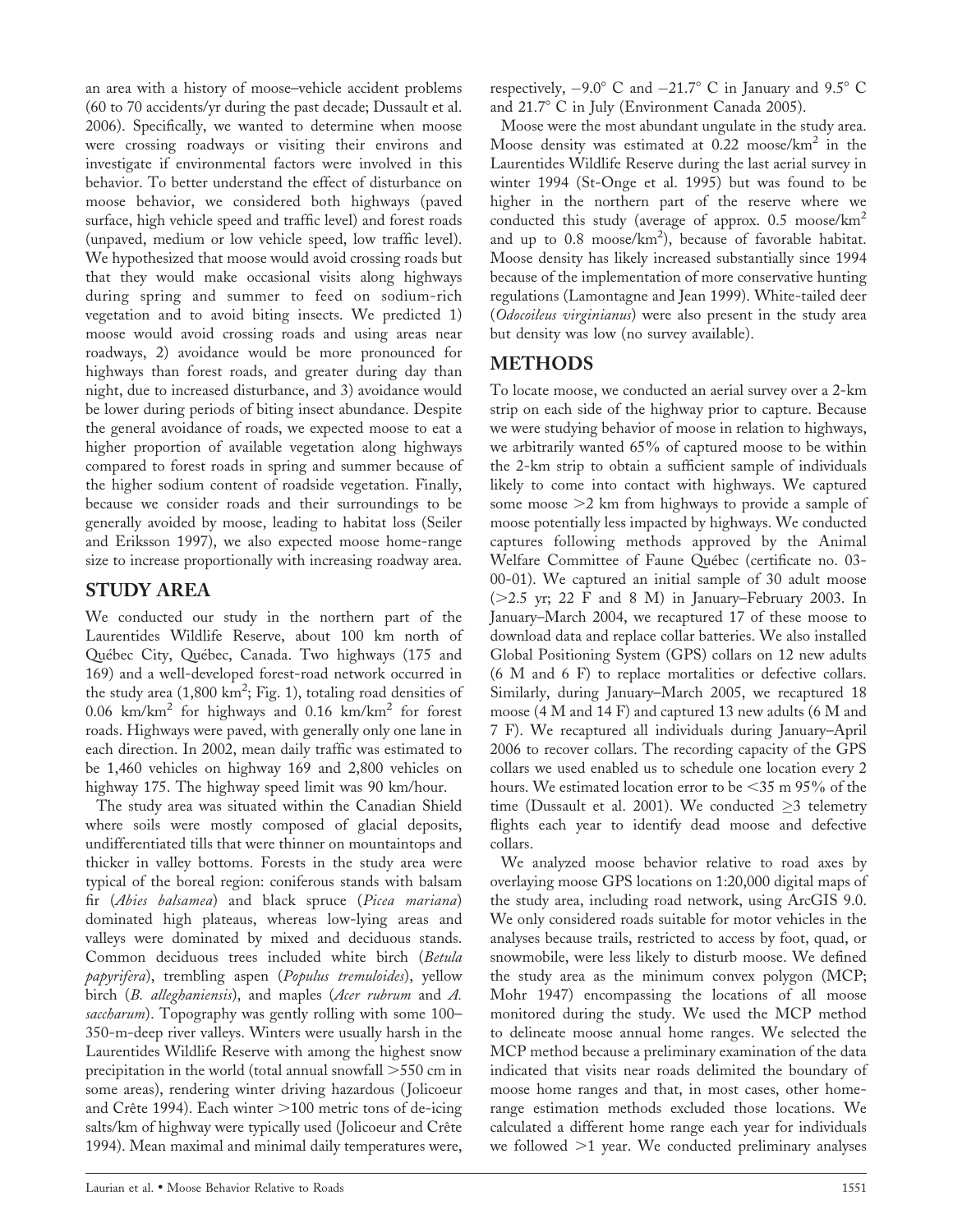

Figure 1. Map of the study area where we studied the behaviour of moose relative to a road network from 2003 to 2006. The study area was located in the north of the Laurentides Wildlife Reserve, Québec, Canada. The map shows the distribution of highways, forest roads, lakes and waterways, and salt pools.

that indicated behavior of males and females relative to road axes did not differ. On that basis, we pooled all individuals for subsequent analyses.

To determine whether roads were a barrier to moose movement, we successively simulated 100 road networks within the home range of each moose and determined the crossing frequency of real and simulated roads (Dyer et al. 2002). To do so, we identified moose road crossings by linearly connecting successive locations. We assumed that a crossing occurred each time one of these interlocation lines intersected a road. We generated simulated road networks by moving the highways and forest roads existing within each moose home range into a new random position within the home range, while keeping the same geographical orientation for random roads to take into account topographical constraints that might have influenced both road layout and animal movement. We recognized that actual roads were likely not distributed randomly with regard to topography and expected simulated roads to be less likely to follow the bottom of valleys compared to actual roads. Moose, however, were already found to travel preferentially in the bottom of valleys (Gundersen and Andreassen 1998; Dussault et al. 2006, 2007). This potential bias would overestimate moose utilization of actual compared to random roads. We therefore considered our method to be a conservative approach to detect road avoidance by moose.

Using locations spaced 2 hours apart may have underestimated the true number of road crossings by moose but because the same bias also existed for our estimates of simulated road crossings, we could directly compare the crossing rate between real and simulated road networks.

We created an index of road-crossing rate by dividing the number of crossings by highway (or forest road) length (i.e., no. crossings/km) within home ranges. We first used an analysis of variance (ANOVA) to determine if crossing rate differed between highways and forest roads. Second, we conducted 2 separate ANOVAs, one for highways and one for forest roads, to determine if road-crossing frequency differed between the existing and random road networks. We used year and moose identity as random factors in the preceding analyses. We used only individuals having both forest roads and highways within their home range in this analysis ( $n = 45$ ). We determined if frequency of highway crossings by moose differed by time of day (i.e., night, including dawn and dusk vs. day), as well as by month, using separate chi-square tests. We defined dawn and dusk as 2 hour periods centered on sunrise and sunset, respectively. We obtained times of sunrise and sunset on a daily basis at a weather station located near the study area, which allowed us to precisely categorize each movement segment relative to the time of day, given that sunrise and sunset varied according to time of year.

We assessed moose preference towards roadways and their surroundings by creating a series of buffer strips centered on highways and forest roads:  $\leq 50$  m,  $> 50-250$  m,  $> 250-500$ m,  $>500-1,000$  m,  $>1,000-1,500$  m,  $>1,500-2,000$  m, and  $>2,000$  m. We considered the roadway of highways and forest roads to have a width of 20 m and 6 m, respectively, which meant that the 0–50-m buffer strip began 10 m on either side of the highway centerline and 3 m from the middle of forest roads.

For each moose, we calculated a selection ratio for each buffer strip along highways and forest roads as the proportion of locations in a strip relative to proportion of that strip in the moose's home range. We inferred avoidance of a given strip when the selection ratio was significantly  $<$ 1.0. We determined whether selection ratio varied with respect to distance from the roadway and month using ANOVAs, with year and individual as random factors. We conducted separate analyses for highways and forest roads.

We conducted biting insect (i.e., gadflies [Tabanidae spp.], mosquitoes [Culicidae spp.], and black flies [Simuliidae spp.]) surveys to create an index of insect abundance between late May and mid-August in 2004 and 2005. We conducted these surveys every 2–4 days using 18 permanent stations consisting of 9 pairs of stations, half of which were localized  $\leq$  5 m from a highway and the others being in the nearby forest >100 m from the highway. For all stations, an observer (always the same) noted the subjective level of insect harassment for each group of biting insects as follows:  $0 =$  no insect, 1 = insects are present but no harassment, 2 = low harassment,  $3 =$  medium harassment,  $4 =$  high harassment. We grouped insect data by 2-week periods a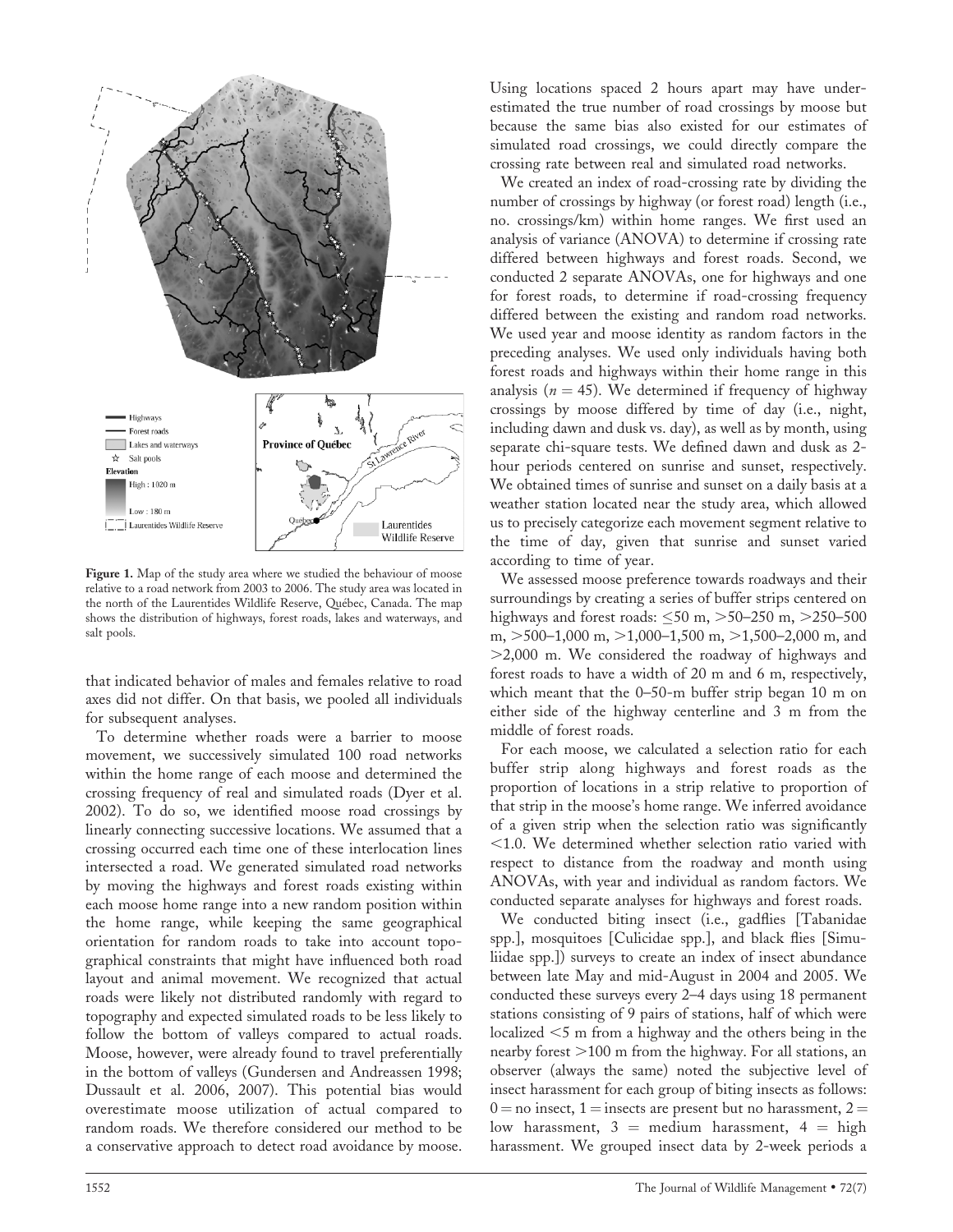posteriori: 1–15 June, 16–30 June, 1–15 July, 16–31 July, and 1–15 August. We used ANOVAS with year as a random factor to determine if insect abundance differed among 2 week periods and with distance from highways. For moose with a highway in their home range, we calculated selection ratios for each 2-week period to assess preference of moose towards highways and their immediate surroundings (i.e., the roadway plus a 50-m buffer strip) as well as for forested sites located  $>50$  m from highways. We calculated the selection ratios for each moose as proportion of radiolocations on the highway and in the 0–50-m strip (or proportion of locations  $>50$  m from a highway) divided by proportion of highway plus the 0–50-m strip (or proportion of forested habitat  $>50$  m from a highway) in home range. We used an ANOVA, with year and individual as random factors, to determine if selection towards roadways and their immediate surroundings was higher during periods when biting insects were most abundant.

Leaves of deciduous shrubs and trees were generally available from early June to mid-October in the Laurentides Wildlife Reserve. We collected vegetation samples along highways to measure their sodium content on 3 occasions in summer 2005: 29 June, 1 August, and 7 September. We collected leaves and annual shoots from 0.5 m to 3 m above ground for 3 moose-preferred shrubs (white birch, trembling aspen, and willows [Salix spp.]) at 90 sites, half of which were along highways  $(<10$  m from roadway) where de-icing salts were used and the other half of which were along forest roads  $>200$  m from a highway. We dried, crushed, ashed, and dissolved samples in a 20% chloride acid solution. We then prepared control Inductively Coupled Plasma solutions with 100 ppm of sodium. We analyzed 5 replicates for each site  $\times$  period combination. We used separate ANOVAs to determine the influence of sampling period and sampling location (i.e., close to highway or in forest) on sodium concentrations by species.

We estimated browsing rate of moose in various habitats by visually assessing the proportion of browsed twigs in a 10-m radius (i.e., 0–5%, 6–20%, 21–40%, ... , 95–100%). We sampled 196 plots distributed in sites located  $\leq 50$  m from a highway,  $\leq 50$  m from a forest road, and in forested  $a$ reas  $>50$  m from a road axis. Because browsed proportions were low, we had to collapse the 6–100% classes to avoid 0.0 values, leaving 2 classes remaining. We used log-linear analyses to determine if browsing rate differed according to distance from roadways for deciduous and coniferous (balsam fir only) species independently. In the same survey plots, we assessed food availability in  $10-m^2$  subplots by counting the number of stems with  $\geq$ 1 browsable twig (>5 cm length and between 0.5 m and 3 m high). We used a Kruskal–Wallis test to determine if food availability differed among sampling plots close to highways, close to forest roads, and in the forest.

We assessed the influence of road network on home-range size with a linear regression between home-range area and proportion of roadways (area of highways plus a 10-m buffer zone and forest roads plus a 3-m buffer zone) within home range. Moose movement in the study area was highest during summer, and previous studies indicated summer home-range area included  $>90\%$  of annual home-range area (Dussault et al. 2005). As such, we did not include in this analysis 4 moose that we did not monitor for a full summer. We conducted one analysis, grouping both highways and forest roads, because preliminary analyses indicated that moose reactions towards these 2 road types were similar.

We performed all statistical analyses using SAS version 8.2 (SAS Institute, Cary, NC) with an a priori significance level of 0.05. We log-transformed dependent variables when necessary to normalize residuals of the regression.

#### RESULTS

We captured moose on average ( $\pm$ SE) 3.32  $\pm$  0.27 km  $(range = 0.3-11 km)$  from a highway. Because moose home ranges averaged 53.9  $\pm$  4.3 km<sup>2</sup>, we believed that all moose were likely to come into contact with highways and forest roads because both of these were widely distributed over the study area.

We monitored individual moose for 2–36 months. We monitored 47 moose; we followed 29, 11, and 7 moose during 1, 2, and 3 years, respectively (72 moose-yr). Telemetry data acquisition terminated prematurely because of death for 22 moose and because of collar failure for 9 moose. We obtained 199,118 GPS telemetry locations ( $\bar{x}$   $\pm$  $SE = 4,187 \pm 349$  locations/moose).

Among the 47 moose monitored, 19 never crossed a highway and 11 never crossed a forest road, even though 45 home ranges included such features. Among the 196,710 movement segments recorded, we observed 328 highway crossings (1.85  $\pm$  0.39 crossing/km of highway in the home range or  $4.57 \pm 1.20$  crossings/moose/yr) and 1,172 forestroad crossings (1.85  $\pm$  0.23 crossing/km of forest road or  $16.28 \pm 2.29$  crossings/moose/yr). Some moose crossed road axes more often than others (75th percentile: highways  $= 8.0$ ; forest roads  $= 25.5$ ). Highways and forest roads were crossed at a similar rate  $(F_{1,156} = 0.29, P = 0.592)$  and the interaction between road type and road status (real vs. simulated) was not significant  $(F_{1,156} = 1.76, P = 0.186)$ . Highway and forest-road crossing frequencies were, respectively, 16 times and 10 times lower than expected, based on simulated road networks (30.53  $\pm$  21.25 crossings/km for simulated highways and  $18.33 \pm 14.19$  crossings/km for simulated forest roads,  $F_{1,156} = 70.16$ ,  $P < 0.001$ ). The road-crossing frequency by moose differed by month ( $\chi^2$  = 655.9, df = 11, P < 0.001, n = 328 for highways and  $\chi^2$  = 1,893.9, df = 11,  $P < 0.001$ ,  $n = 1,172$  for forest roads). Most highway and forest-road crossings occurred during May–July (54% of highway and 59% of forest-road crossings; Fig. 2). A second moderate peak appeared in October for highways and in September for forest roads, and crossings were less abundant during January–March. Finally, crossings were more frequent at night for highways ( $\chi^2$  = 245.1, df = 1,  $P < 0.001$ ) and forest roads ( $\chi^2$  = 3.28, df = 1,  $P = 0.070$ ; Fig. 2).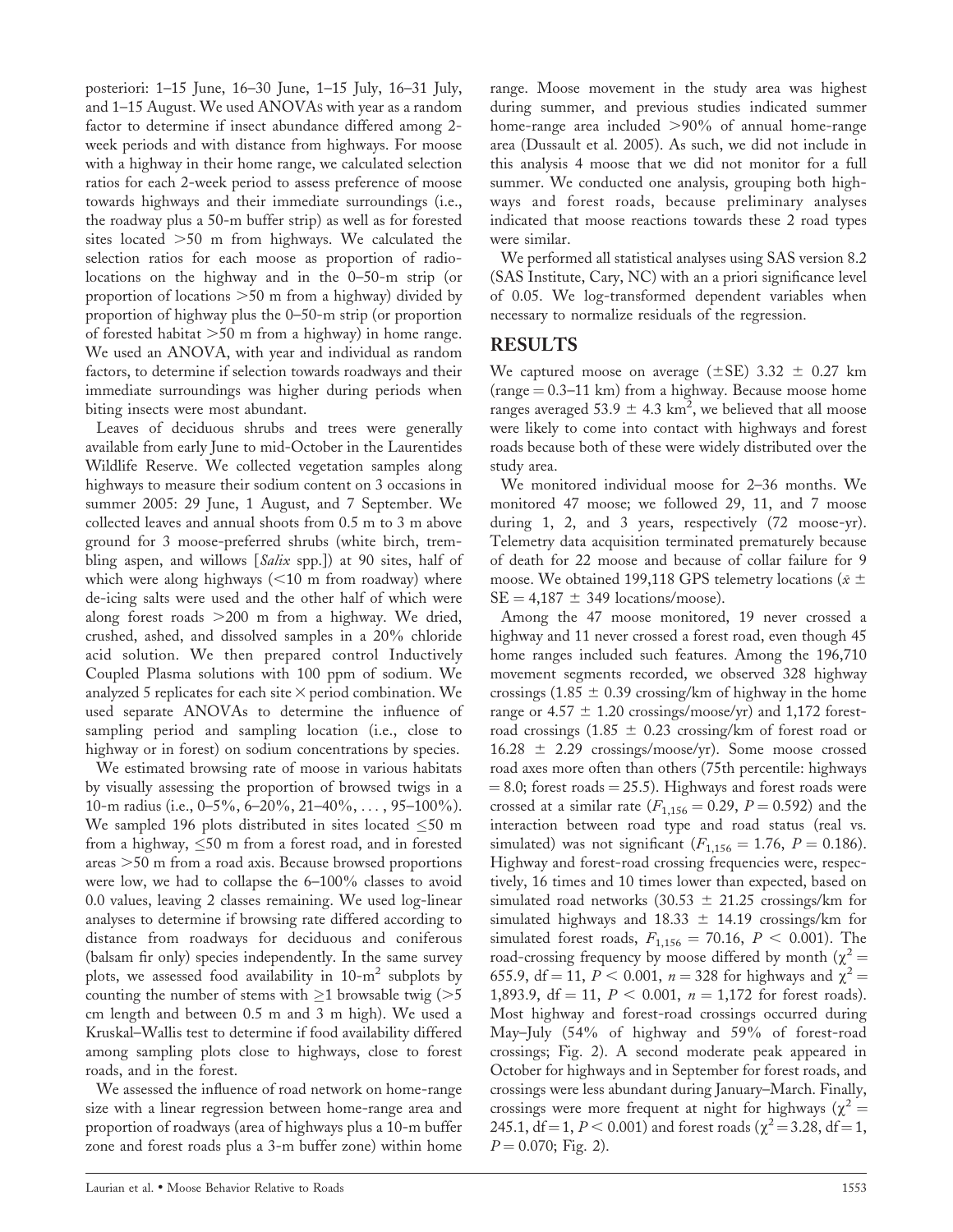

Figure 2. Monthly proportion of crossings by day period (day vs. night crossings ) and monthly proportion of movement segments crossing a road axis (i.e., no. of crossings/total no. of locations  $\bullet$  ) by moose for highways and forest roads between 2003–2006, Laurentides Wildlife Reserve, Québec, Canada.

Moose did not use strips around highways  $(F_{7,4248} =$ 171.17,  $P < 0.001$ ) and forest roads ( $F_{7,4855} = 196.45$ ,  $P <$ 0.001) randomly. Year-round moose avoidance was most pronounced near the roadway itself and less pronounced for the  $\geq 2,000$ -m surrounding strip for both highways and forest roads (Fig. 3), and use was less than expected in strips up to 500 m from highways and up to 1,000 m near forest roads. Moose avoided strips  $>1,000-2,000$  m from highways ( $P < 0.010$ ). The month  $\times$  strip category interaction was significant for highways ( $F_{77,4248}$  = 1.68,  $P$  < 0.001) but not for forest roads  $(F_{77,4855} = 0.93, P = 0.654)$ . Strips <500 m from highways were mostly visited by moose in May and June but rarely during December–April, and the use of other strips was similar year-round (Fig. 4). Not all individuals had the same reaction to roads. Although the 0–50-m strip was on average avoided by moose  $(t_{345} = -6.84, P < 0.001)$ , 4 individuals highly preferred it (selection ratio  $= 7.8$  to 393.2), and it was moderately preferred by 4 others (selection ratio  $= 1.1$  to 1.8; Fig. 3).

Abundance of biting insects varied among sampling periods for each species ( $F_{5,415} > 3.11, P < 0.009$ ), but usually did not differ between highway and forest sampling sites  $(F_{1,32} > 1.64, P > 0.079)$ , except for gadflies, which were less abundant along highways  $(F_{1,32} = 5.13, P = 0.030)$ . Gadflies and black flies were more abundant from mid-June to late July. Mosquitoes peaked in early July but were also abundant from mid-June to late July. Overall, biting insects were most abundant in July. However, the relative preference of moose for highways and their immediate surroundings did not increase during these periods of high biting-insect abundance (Table 1).



Figure 3. Box-plot diagram of selection ratios of moose toward roads and their surroundings at the home-range scale between 2003–2006, Laurentides Wildlife Reserve, Québec, Canada. \* indicates a significant difference between use and availability; bars with the same letter do not differ significantly.

Sodium concentration in vegetation did not differ among the 3 sampling periods for both highways and forest roads (white birch:  $F_{2,84} = 0.27$ ,  $P = 0.760$ ; trembling aspen:  $F_{2,84}$  $= 1.47, P = 0.236$ ; willows:  $F_{2,84} = 1.13, P = 0.329$ ), but it was higher along highways than along forest roads for all species (Table 2; white birch:  $F_{1,84} = 19.72, P < 0.001;$ trembling aspen:  $F_{1,84} = 16.78, P < 0.001$ ; willows:  $F_{1,84} =$ 23.07,  $P < 0.001$ ). Differences between highways and forest roads were greater at the end of June than in early August and September for trembling aspen ( $F_{2,84} = 6.37, P = 0.003$ ) and willows  $(F_{2,84} = 3.43, P = 0.037)$ .

The proportion of browsed twigs in sample plots was usually  $\leq 5\%$  for both deciduous and coniferous stems and did not differ among highway sides, forest-roads' sides, and forest, for both deciduous ( $\chi^2 = 1.08$ ,  $P = 0.578$ , df = 2, n = 180) and coniferous ( $\chi^2 = 1.88$ ,  $P = 0.392$ , df = 2, n = 184) species. Availability of deciduous stems did not differ among highway, forest road, and forest sites  $(H=0.53, P=0.768, n$  $= 98$  sites), but coniferous species were less abundant along highways than elsewhere  $(H = 6.17, P = 0.057, n = 98)$ .

Highways and forest roads occupied  $\leq 0.54\%$  of moose home ranges ( $\bar{x} = 0.22 \pm 0.02\%$ ), but home-range area increased with increasing roadway area ( $F_{1,66} = 6.80, P =$ 0.011; ln[home-range area] =  $0.119 \times \ln$ [proportion of road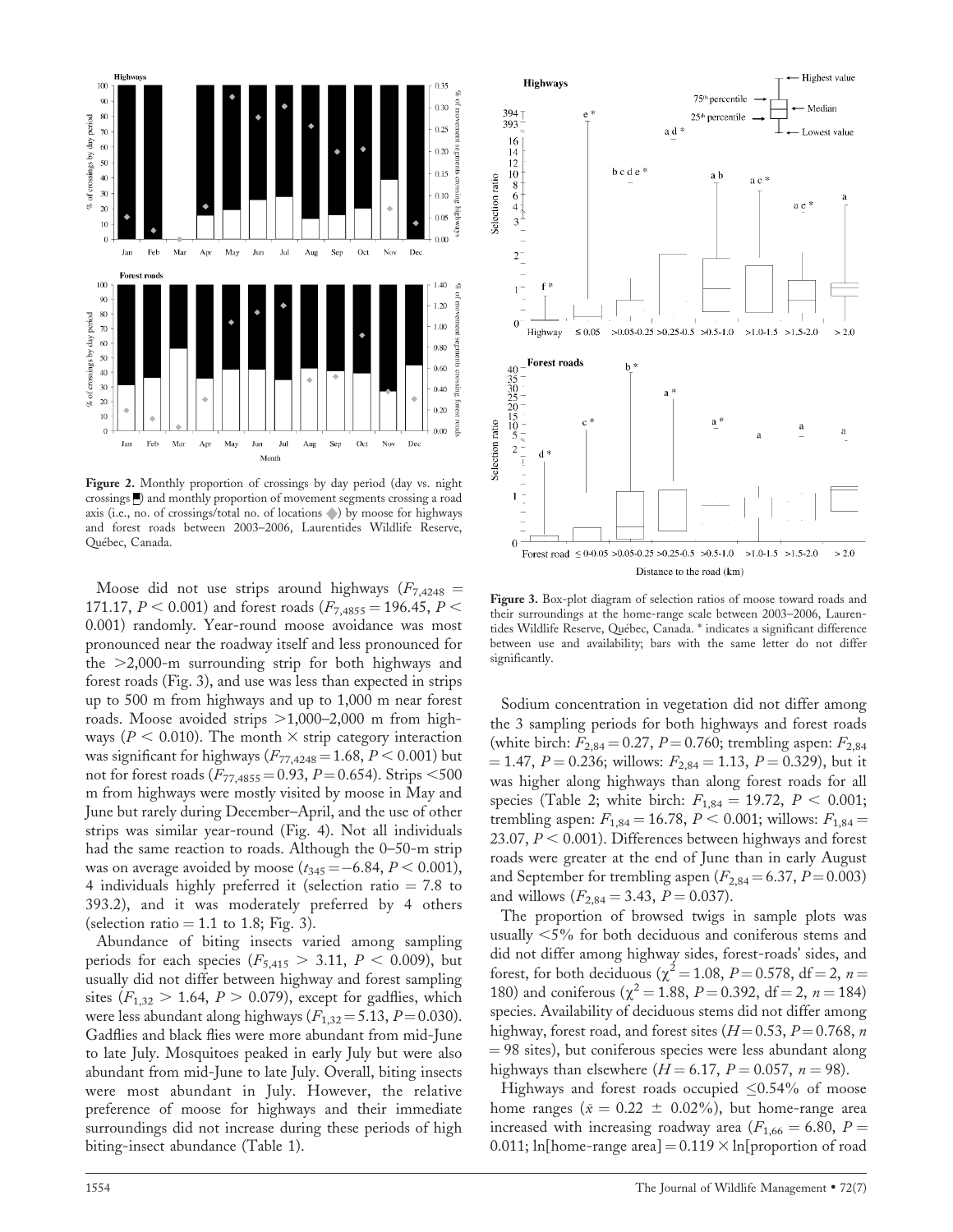

Figure 4. Monthly distribution of moose locations in a series of strips centered on highways between 2003-2006, Laurentides Wildlife Reserve, Québec, Canada. Numbers on top of bars are number of locations.

axes in the home range  $+$  0.01]  $+$  4.046). Highway and forest-road area explained only 9% of the variation in home-range size. Moose home ranges containing a high proportion of roaded area were about 11% larger than those containing little roaded area.

### DISCUSSION

As expected, moose avoided crossing roads and frequenting their surroundings. Moose may avoid proximity of road axes for several reasons, including dislike of the roadway and associated forest opening, vehicle traffic (i.e., density or noise), or predation (Forman and Alexander 1998, Dyer et al. 2002). Similar to white-tailed deer, moose may adapt behaviorally to roads by avoiding nearby habitats where traffic noise inhibits predator detection and may prefer to cross roads at specific sites and time periods, as we observed (Forman and Deblinger 2000, Dussault et al. 2007). Interestingly, moose highway crossings were 4 times more likely to occur at night, when traffic level was 33% of that observed during the day (J. David, Ministère des Transports du Québec, unpublished data). These results were similar to findings of Dyer et al. (2001, 2002), who found road avoidance by caribou to increase with traffic level and to Joyal et al. (1984) who found avoidance of moose toward power lines to increase with right-of-way width.

In agreement with Burson et al. (2000) and Yost and Wright (2001), our data suggest road avoidance by moose in contrast with previous generalizations that environmental factors may attract moose to road corridors (Thompson and Stewart 1998). We found little evidence that moose used highways and forest roads as a refuge from biting insects as suggested by Kelsall and Simpson (1987). We did find moose more often in the 0–50-m strip along highways during June and July, the 2 months with the highest bitinginsect abundance, but moose did not increase use of highways and their surroundings with increased insect abundance within these 2 months. Moreover, our data did not lend support to the hypothesis that biting-insect abundance is lower in roadway corridors than in surrounding areas of vegetation. The low proportion of moose locations on or near highways overall also suggests that use of roads for insect avoidance is unlikely.

Higher sodium concentration in vegetation has been previously suggested as a mechanism attracting moose close to highways (Thompson and Stewart 1998). We found sodium concentration to be higher in vegetation collected along roads where de-icing salt was used in winter. However, the proportion of browsed twigs did not differ among sites along highways, forest roads, or in the forest. The fact that moose browsed a similar proportion of available food along highways is noteworthy, considering avoidance of these areas. These results support the hypothesis of scale-dependent selection by moose (Rettie and Messier 2000, Dussault et al. 2005). General avoidance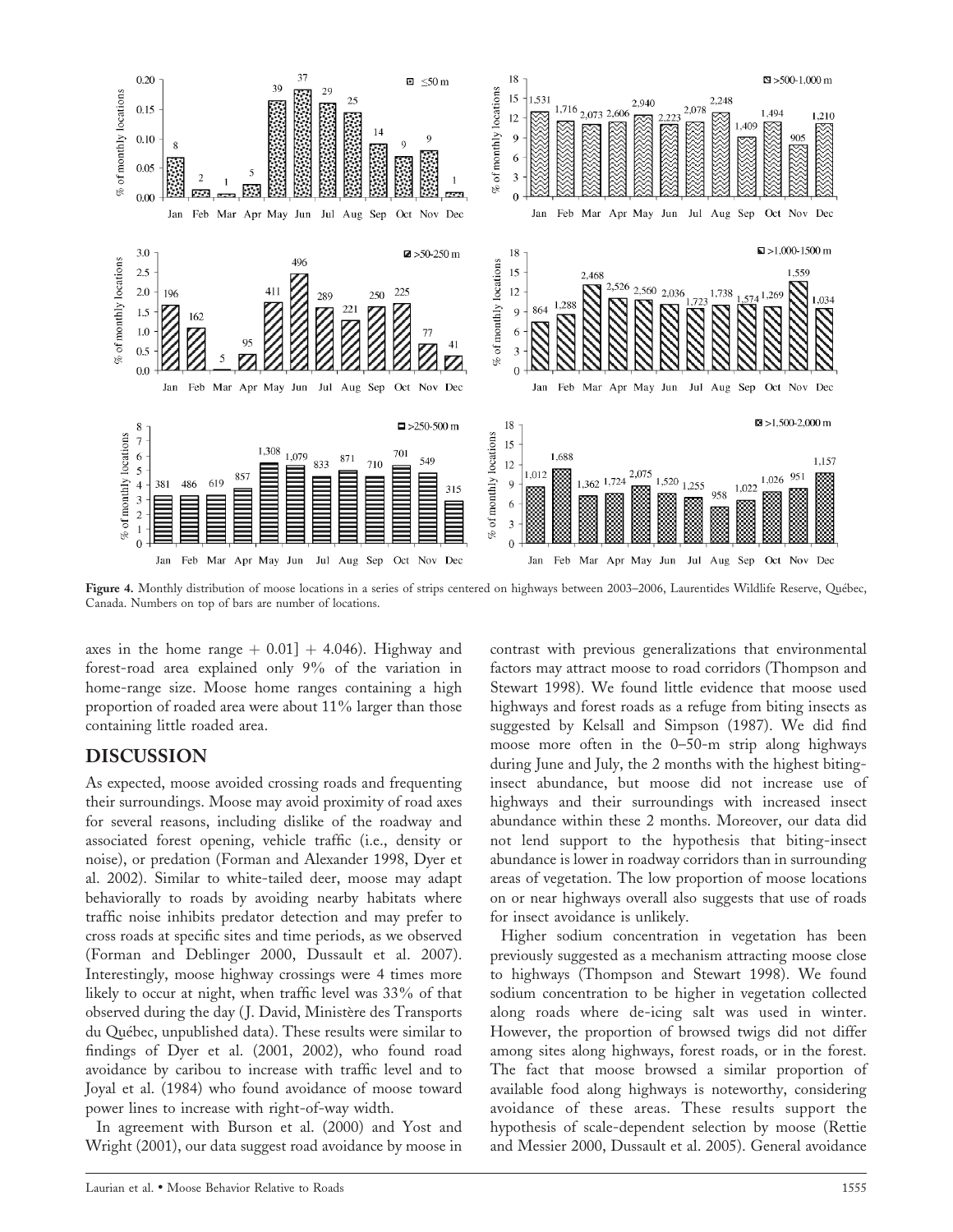Table 1. Results of analyses of variance we used to test if moose-selection ratio for the roadway of highways and their immediate surroundings (0–50 m strip) varied among periods with differing biting insect abundance between 2003–2006, Laurentides Wildlife Reserve, Québec, Canada.

| Yr   | Source                                | df | F     |         |
|------|---------------------------------------|----|-------|---------|
| 2004 | Period <sup>a</sup>                   | 4  | 1.01  | 0.406   |
|      | Distance from roadway <sup>b</sup>    |    | 87.67 | < 0.001 |
|      | Period $\times$ distance from roadway | 4  | 1.16  | 0.336   |
| 2005 | Period                                | 4  | 0.36  | 0.838   |
|      | Distance from roadway                 |    | 52.83 | < 0.001 |
|      | Period $\times$ distance from roadway | 4  | 0.49  | 0.743   |

<sup>a</sup> Period relates to biting-fly abundance periods:  $1-15$  Jun,  $16-30$  Jun,  $1-15$  Jul,  $16-31$  Jul,  $1-15$  Aug.

 $^{15}$  Highway and 0–50-m strip vs.  $>$ 50-m strips.

of highways at coarse scales may confer long-term benefits to moose (e.g., better predator detection, avoidance of vehicle-collision mortality), whereas selection of highway corridors at finer scales during some periods may be beneficial to overcome short-term limiting factors (e.g., sodium deficiency). We cannot reject the hypothesis that moose used areas along highways, at least partially, to feed on sodium-rich vegetation. We also found increased highway crossing and use of the 0–50-m strip in spring and early summer; vegetation is known to green-up faster in these open habitats (Rea 2003). We did not find deciduous-stems density to be higher along roadways, as previously reported (Child 1998, Finder et al. 1999).

We found some moose to make frequent visits to the 0– 50-m strip located on either side of highways. Nearly 20% of collared moose showed this behavior, which could be interpreted as a quest for sodium. Sodium was readily available in vegetation close to highways and also in roadside salt pools. Salt pools are formed in poorly drained sites following accumulation of de-icing salts (mainly composed of sodium chloride) and were found to have mean sodium concentrations of 500–600 ppm (Grenier 1980, Fraser 1979, Fraser and Thomas 1982, Dussault et al. 2006, Leblond et al. 2007). Such sodium concentrations are even higher than those found in aquatic vegetation (MacCracken et al. 1993). Laurian et al. (2008) demonstrated that moose were making directional movements to reach salt pools, which were often located at home-range boundaries, thereby increasing their home-range area.

We hypothesize that moose visited highway surroundings primarily to obtain sodium from salt pools and vegetation. Sodium is essential to moose because it plays a major role in many vital functions (Church et al. 1971, Robbins 1993); however, sodium is rare in northern ecosystems such as the Laurentides Wildlife Reserve, as outlined by Jordan et al. (1973). It has been suggested that, at the onset of spring, moose need more sodium than they can obtain from terrestrial vegetation alone (Weeks and Kirkpatrick 1976, Belovsky and Jordan 1981, Fraser et al. 1982, Jordan 1987, Ohlson and Staaland 2001). In our study, use of sodiumrich environments by moose was highest in spring and early summer, a time when aquatic vegetation was less available. Some moose appear to have fulfilled their needs efficiently,

Table 2. Mean sodium concentration (ppm  $\pm$  SE) in vegetation sampled along highways and forest roads in summer 2005, Laurentides Wildlife Reserve, Québec, Canada.

|                 | Along highways |      | Along forest roads |     |  |
|-----------------|----------------|------|--------------------|-----|--|
| Vegetation type | $\overline{x}$ | SE.  | $\bar{x}$          | SE. |  |
| White birch     | 147.9          | 12.8 | 89.7               | 9.1 |  |
| Trembling aspen | 170.3          | 25.3 | 98.6               | 7.8 |  |
| Willows         | 281.3          | 64.3 | 114.6              | 84  |  |

by feeding on sodium-rich vegetation or drinking brackish water in roadside salt pools.

## MANAGEMENT IMPLICATIONS

Our results demonstrate that moose globally perceive road networks, including up to  $\geq$ 500 m beyond the roadway, as low-quality habitat. Moose crossing highways were more likely to do it at night, which is problematic because of the reduction in motorists' visual acuity in the dark (Joyce and Mahoney 2001), making roadway lighting a potentially important mitigation measure (Reed 1981). Because our results suggest that moose frequented the vicinity of highways to consume sodium from salt pools and vegetation, especially in spring and summer, presence of sodium along highways may be a key risk factor for moose–vehicle accidents (Dussault et al. 2006). Removal (e.g., drainage and filling with rock boulders [Leblond et al. 2007]) of salt pools should render highway surroundings less attractive to moose. Use of a de-icing salt other than sodium chloride, such as calcium chloride or calcium–magnesium acetate, is also likely to keep moose away from highways. Our results should guide managers in assessing the impact of further road-development projects on moose and on moose–human interactions.

#### ACKNOWLEDGMENTS

We thank D. Bérubé, G. Carl, J. Dufour-Gallant, J. Fortin, A. Hébert, M. Lavoie, M. Leblond, and A. Lévesque for their assistance in the field or in the laboratory. We also thank A. Caron for his help with Geographic Information System and statistical analyses and T. Connor for improving our English translation. This study was funded by the Ministère des Transports du Québec, the Ministère des Ressources naturelles et de la Faune du Québec, and the Université du Québec à Rimouski. C. Laurian was supported by scholarships from the Conseil de recherches en sciences naturelles et génie du Canada, the Fonds québécois de recherche sur la nature et les technologies, and the Centre d'études nordiques.

### LITERATURE CITED

- Belovsky, G. E., and P. A. Jordan. 1981. Sodium dynamics and adaptations of a moose population. Journal of Mammalogy 62:613–621.
- Burson, S. L., J. L. Belant, K. A. Fortier, and W. C. Tomkiewicz. 2000. The effect of vehicle traffic on wildlife in Denali National Park. Arctic 53:146–151.
- Child, K. N. 1998. Incidental mortality. Pages 275–301 in A. W. Franzmann and C. C. Schwartz, editors. Ecology and management of